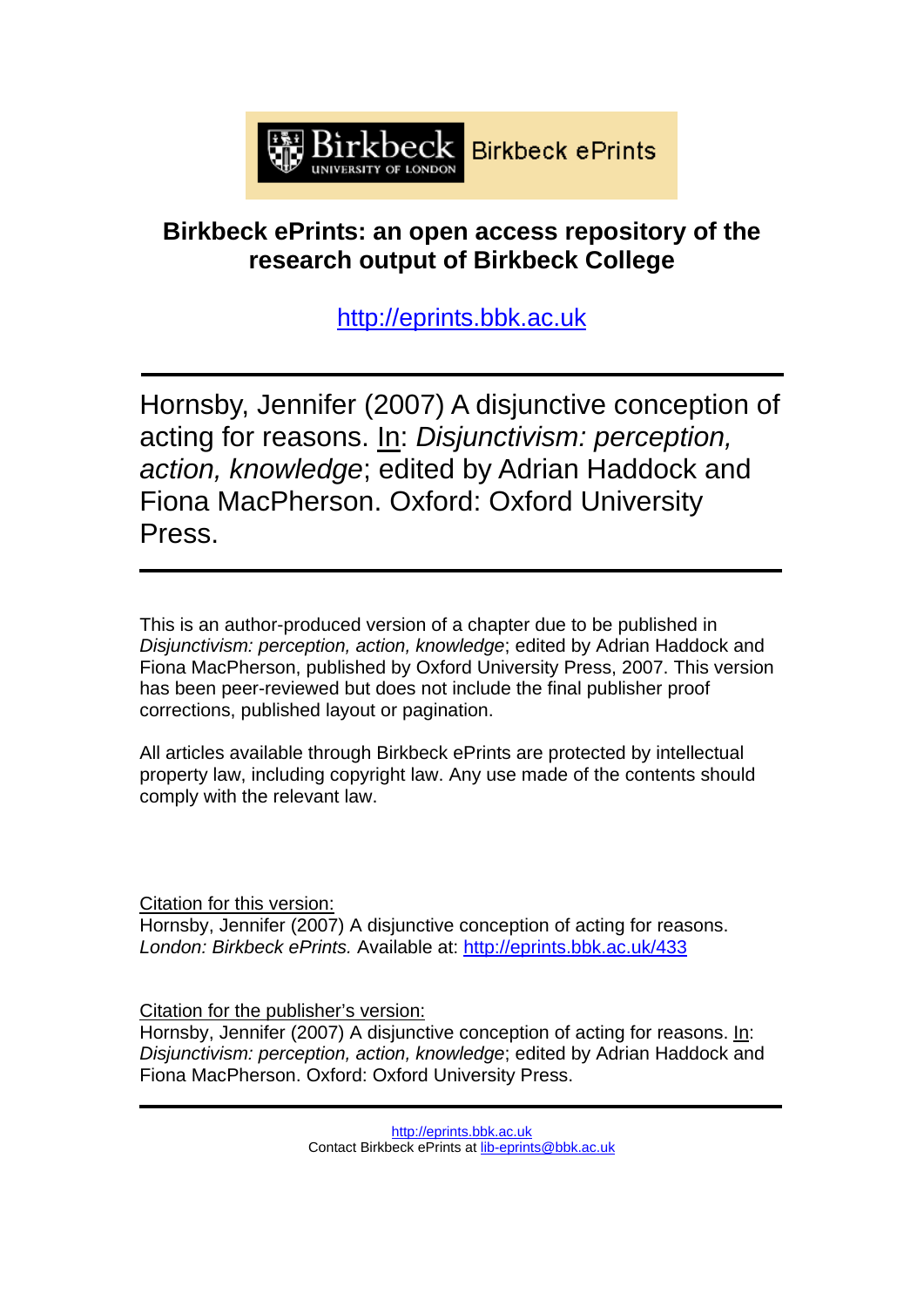## Forthcoming in an OUP volume on Disjunctivism, eds. A. Haddock and F. Macpherson A Disjunctive Conception of Acting for Reasons Jennifer Hornsby

Bertrand Russell once said There are reading parties and reading parties, and they are mainly the latter.' I take it that Russell wanted to convey that not all  $\bm{\mathcal{Y}}$ they are mainly the latter.' I take it that Russell wanted to convey that not all of the things that pass as reading parties conform to a certain inflated conception that one might have of them. Someone of disjunctivist persuasion says that there are experiences and experiences. The message then is that not all experiences conform to the deflated conception that a philosopher might have of them. Some reading parties are constituted of tracts of intellectual excitement, but Russell wanted us to know that plenty are not. A proponent of disjunctivism wants us to recognize that, despite the fact that some of our experiences might not be constituted of facts being manifest to us, plenty actually are. This disjunctivism evidently makes a claim in the philosophy of perception.

What I want to promote here is a different disjunctivism, which belongs in the philosophy of action: it concerns acting for reasons. I shall suggest that it can play a rôle analogous to that of the disjunctive conception that John McDowell recommends in thinking about perception.<sup>1</sup> So I say that there are cases and cases of acting for reasons; and not all of them conform to the conception that philosophers have of them when they think of actions as explained by beliefs and desires. When this disjunctivist conception is treated as a sort of counterpart to the disjunctive conception of appearances, the two can be shown to have work to do in combination. And my hope is that McDowell's disjunctive conception emerges in good standing when it is thought about alongside the disjunctive conception of acting for reasons.

The first thing I have to do is to show that a disjunctive claim about acting for reasons makes a point in its own right. I think that we need a view which gives a rôle to knowledge. In part 1 of what follows, I motivate and demonstrate the rôle of knowledge in acting for reasons, and I show that a disjunction can record its rôle. In part 2, I show why this might be a fitting way to record it. It is here that I make use of parallels between the two disjunctive conceptions. With the parallels in place, I return to questions about acting for reasons: in part 3, I suggest that a disjunctive conception safeguards the connection between considerations that move us to act in particular ways and considerations that favour our acting in particular ways.<sup>2</sup>

1

If you present a philosopher with the question 'What is a reason for acting?', then you may find you get different answers according as you ask it of a philosopher who specializes in ethics or of one who specializes in philosophy of mind. The two different answers need to be brought into harmony with one another. A satisfactory account of human agency ought to reveal human beings' capacity to act for reasons as an aspect of both their ethical and their psychological nature.

 $\overline{\phantom{a}}$ 

<sup>1</sup> McDowell (1982), and subsequent of his writings referred to in the bibliographies of other papers in the present volume. (In this context and for my purposes, there will be no need to cite chapter and verse.)

<sup>2</sup> Thus I share one of the objectives of Dancy (2000). I respond to things in Dancy's book in parts 1 and 3 below, although I have confined mention of specific disagreements to footnotes.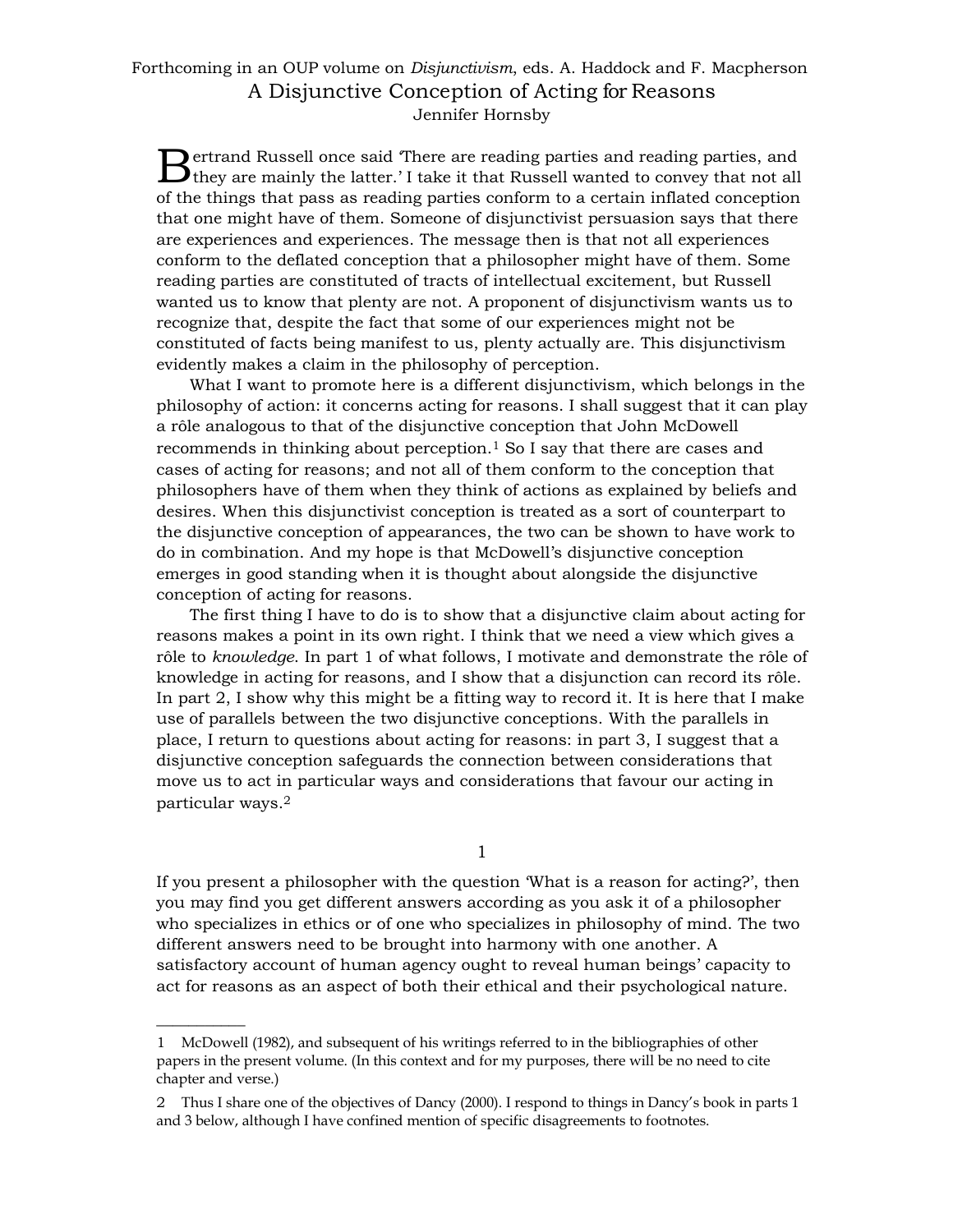And that means that we need an understanding of reasons for acting which suits both ethics and philosophy of mind. My claim will be that we start to achieve such an understanding, when we see human agents as knowledgeable—when we take ourselves to know things.

The two different answers to 'What is a reason for acting?' correspond to two conceptions of such reasons  $(§1.1)$ . I think that the two conceptions can happily co-exist, and I shall say something about that at the end of the paper. In the present part, I need to say something about how the two conceptions cannot be distinguished (§1.2) and something about how they are connected (§1.3). The aim is to show that a disjunctivist claim illuminates a connection between them (§1.4).

1.1 The two conceptions of reasons for acting. Jonathan Dancy gives expression to the idea of a reason for acting as it plays a part in ethics when he says 'To be a reason for action is to stand in a certain relation to action, and the relation .. is that of favouring'.

The idea evidently has application beyond such reasons as one might be inclined to think of as ethical ones. Here are some examples. 'Why is Jill heading south? She's agreed to meet Jack down the road.' 'Why are you walking on the common? The dog needs a walk.' 'Why is Edna skating at the edge of the pond? The ice in the middle is very thin.' In each case, we learn something which can be expressed in the language of reasons. The fact that Jill has agreed to meet Jack down the road is a reason she has for heading south. The fact that the dog needs a walk is a reason you have for walking on the common. And so on. In the presence of the relevant facts, one sees that there's something to be said for some agent's acting in a certain way—for Jill's heading south, or whatever. One sees that a person' s acting in that way may be favoured. This conception of reasons can be set out schematically, thus:

(F) A reason for X to  $\varphi$  was [the fact] that p.

 $\overline{\phantom{a}}$  , where  $\overline{\phantom{a}}$ 

What about the philosophers of mind's conception of a reason for acting? Well, many of them endorse a qualified version of a principle sometimes called the belief-desire-action principle—a principle which connects psychological states that lead to acting in a particular way with acting in that way. It can be stated as follows.

(BDA) If X desires something and believes that  $\varphi$ -ing will help secure it, then  $X$  will  $\phi$ .

Nobody actually accepts (BDA) as it stands; it obviously needs massive qualification. But it can be used to convey the idea that underlies the claims of philosophers whom I shall call belief-desire theorists. They say that a belief-desire pair which is related to  $\varphi$ -ing in accordance with (BDA) is a reason for  $\varphi$ -ing.<sup>3</sup> And

<sup>3</sup> This conception of reasons is familiar from Davidson (1963): Davidson said there that a primary reason for action consists of a belief and a pro-attitude.

When a reason is thought of as a *pair* of a belief and a desire, reasons are individuated in relation to the goals or ends of action (to desired things). According to this mode of individuation, a person can properly be said to have 'more than one' reason to  $\varphi$  only if they are in a position to satisfy two different desires simultaneously by  $\varphi$ -ing (so that someone who had many reasons to  $\varphi$  could kill many birds with a single stone). I use 'a reason' differently: see next note.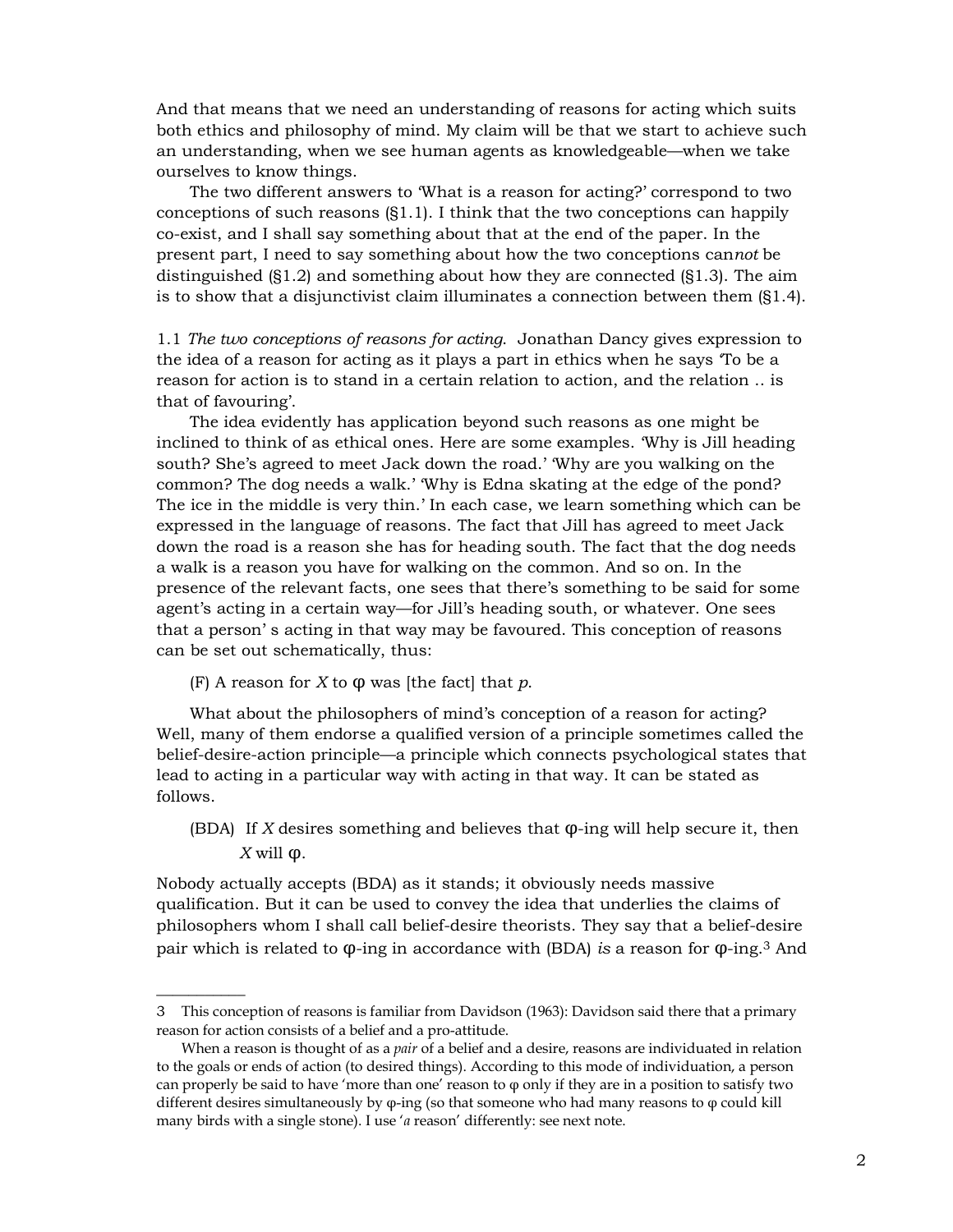they think that such reasons have a place in causal explanations. For illustration, take the case of Jill who was heading down the road. The reason Jill had for doing so, according to these theorists, is her belief that she'll find John at the bottom of the road combined with a desire to meet John, as agreed; and Jill heads where she does because she has this reason.

Often we mention only someone's belief in stating a reason they had for acting.4 (We might explain Jill's heading down the road by saying just that she thinks that she'll find John.) Here I'm going to confine myself to what can be brought under the head of belief: I shall be concerned only with the cognitive side of things.5 So I make use of a notion of reasons which can be summed up with schema (B).

(B) X had a reason to  $\varphi$ : X believed that p.

 $\overline{\phantom{a}}$  , where  $\overline{\phantom{a}}$ 

(B) can be glossed by saying that beliefs are reasons for acting. And it has to be so glossed if the conception of reasons for action which is at work in philosophy of mind is to be brought in. But if we do speak of beliefs as reasons, then we must be alert to what 'beliefs' now means. Many belief-desire theorists have a habit of talking as if the beliefs that are reasons for acting were states of people's mind. But in fact it is only relatively rarely that a belief in this sense constitutes a reason that someone has. Consider someone whose calling of the police is explained when it is said that she believes that she is constantly being followed. Her reason for calling the police is not her state of believing that she is being followed. The reason she has for calling the police is, as she would tell us, that she is being followed—which is something she believes. That this is so becomes amply clear if we contrast hers with a different sort of case, now of the relatively rare sort. It might be that a man has a reason to go to a doctor because he believes that he is constantly being followed: his believing this may be a symptom of paranoia. What now favours visiting the doctor—a reason he has for doing so—is that he believes that he is being followed. But by and large when someone has a reason by dint of believing something, their reason itself is not something psychological. Rather, their reason is given, as it is in the more usual case of the woman who called the police, when it is said what they believe.<sup>6</sup>

We now have the two answers to the question What is a reason for acting? Reasons for acting are given when facts are stated: let us call these '(F)-type reasons'. Reasons for acting are given when it is said what an agent believes: let us call these '(B)-type reasons'. No special reification of reasons is involved in

<sup>4</sup> When we mention only a belief and speak of this as 'a reason', the use of 'a reason' is such that various things are reasons for an agent to φ on occasion, and something counts as a reason by virtue of being part of a reason in the sense of the previous note. I adopt this 'fine-grained' way of speaking of reasons throughout. What we speak of as a reason is much dependent upon contextual factors; and when we speak of 'the reason', I think we usually mean something which, in context, is the most salient reason.

<sup>5</sup> Questions about how much belongs 'on the cognitive side of things' would need to be addressed in a full account. But I needn't take sides on this here. In the hopes of showing that I don't prejudge those questions, despite my using (BDA) to arrive at one notion of a reason, I note (a) that the 'desire' of (BDA) can be understood as a generic pro-attitude, and (b) that facts (or beliefs) may themselves be reasons for having pro-attitudes of various sorts.

<sup>6</sup> Although this point about what belongs in the category of reasons was made by Parfit (1997) (see also e.g. Dancy (2000) and Hyman (2001)), many philosophers of mind still pay no heed to it.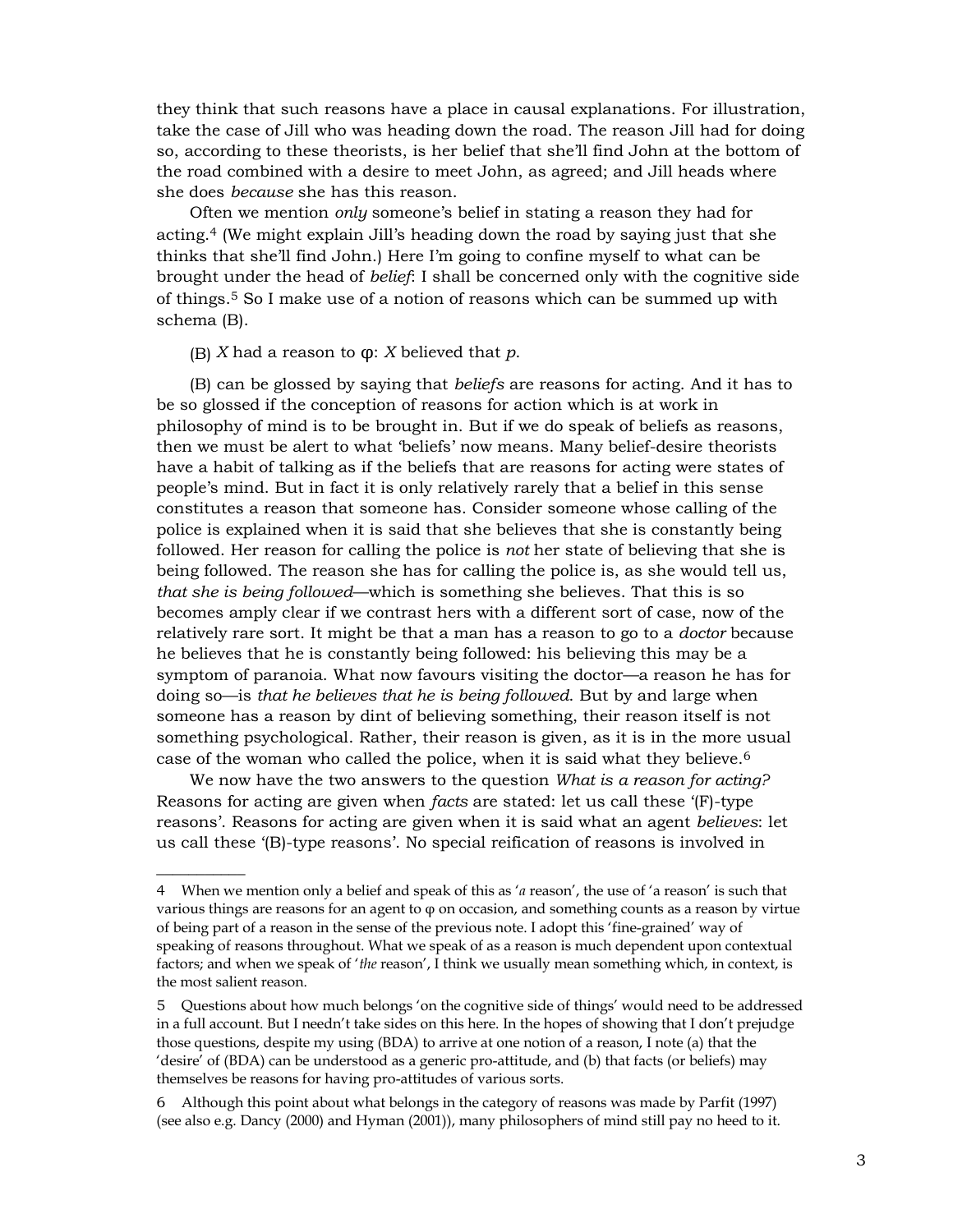using these labels: there is commitment only to there being correct instances of the schemas, and to ordinary talk of things that are reasons and of things that people believe. In what follows I use the labels '(F)-type' and '(B)-type' regularly. I don't mean to commend the labels except insofar as they can be of use in keeping track of the occurrences of 'reason' deriving from the two schemas. Usually, of course, we just say 'reason', and usually it is clear enough what we mean.

Although (F)-type and (B)-type reasons are introduced here as belonging to two different branches of philosophy, each corresponds to a perfectly everyday conception. We saw various examples in which we state facts in saying what reasons there were. At least as plentiful can be examples in which we say what someone believed in saying what reason they had. Suppose that Ann told Sam that the café she would meet him at was on Beech Street, although it isn't there in fact. It dawns on Ann that she misinformed Sam. She takes steps to ensure that he knows where the café actually is. (Maybe she can reach him on his mobile 'phone.) Her thinking might be that Sam will soon be on his way to Beech Street: inasmuch as Sam believes that Ann will be there, he has a reason to be going there. In this example, Sam temporarily has a false belief, and Ann takes him therein to have a reason. But one's belief does not have to be false for one to have a (B)-type reason. Even if Sam was right about where the café is, we could still adduce his belief about its location in saying what reason he had for being on his way to Beech Street. Indeed an onlooker who was ignorant of where the café actually is could explain why Sam is headed towards Beech Street by supplying Sam's reason for heading there: Sam believes that the café at which he is meeting Ann is on Beech Street. This can be correct whether Sam is right or wrong about where the café is.

When true beliefs are seen to play the same sort of rôle in explanation as false ones do, we realize that, according to our ordinary understanding of reasons, (B) type reasons are at least as ubiquitous as (F)-type ones. It is not at all surprising then that philosophers of mind should work with (B)-type reasons: one seems bound to think of beliefs as reasons if one's aim is to cover the ground with a single sweep and to account for action which springs from true and false belief alike.

The ubiquitousness of (B)-type reasons has led some people to speak sometimes as if people's having reasons for acting were (on the cognitive side) only ever a matter of their having beliefs. But we could not think of reasons for acting as all of the (B)-type. If you believe that the dog needs a walk, there may, or there may not, be an (F)-type reason for you to walk on the common. Perhaps unbeknownst to you, someone just took the dog for a long walk in the park, so that he doesn't need a walk and there is no reason for you to take him to the common now. Here there is a question about what reasons you have which isn't addressed when your (B)-type reasons are all taken into account.

1.2 Distinguishing between conceptions of reasons. Endorsing both conceptions of reasons for acting might appear to lead to a puzzle. For if we accept that whenever someone acts for an (F)-type reason, they act on a true belief, then we have to say that whenever there is an (F)-type reason for which a person acts, there is also a (B)-type reason for which they act. It could then seem as if someone who acted for an (F)-type reason had double the reason to do that which they did for that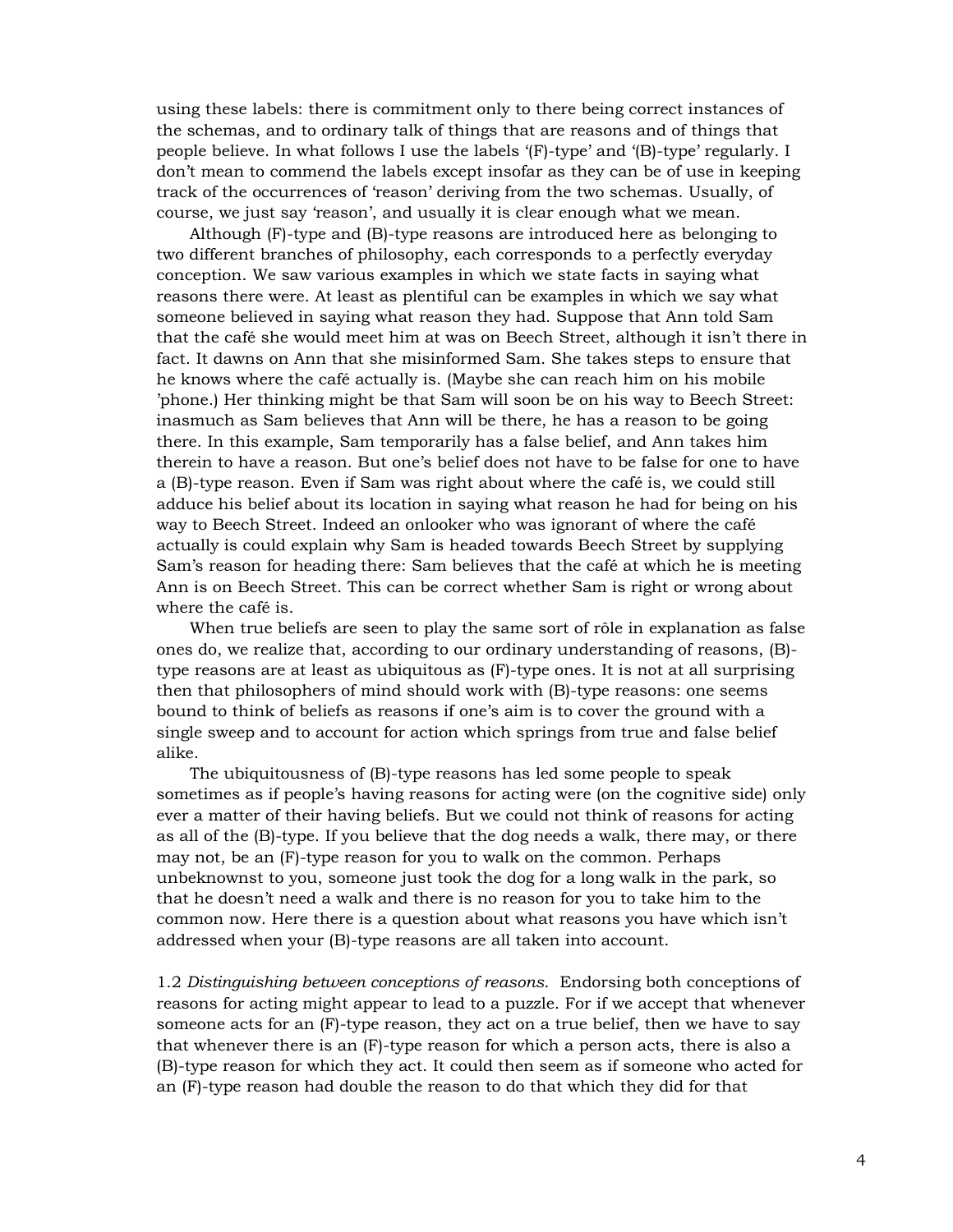reason. And that might seem puzzling: are our actions overdetermined somehow when we act for reasons?

Well, we must remember that the label '(B)-type reason' attaches to something only inasmuch as an instance of schema (B) is correct. And we have seen that, except in the relatively rare cases, someone's believing something does not *provide* them a reason. (The belief that he was being followed did provide the possibly paranoid man with a reason to go to the doctor. But it was not among the reasons of the woman who called the police that she believed that she was being followed; what provided her with a reason was the fact that she was being followed.) Thus (B)-type reasons need not to be thought of as, as it were, additional reasons reasons beyond those that might be provided by the facts. Indeed if your belief is that things are a certain way, and in fact that things are that way, then what you believe (that p, say) can be said to be a fact (it's a fact that  $p$ ). Still, this may not completely remove the puzzle. For even if there is no need to suppose that you might have two reasons for action just in truly believing something, there are nonetheless two different accounts of why you act when it is said that you acted for an (F)-type reason and that you acted for a (B)-type reason: you acted because p, and you acted because you believed that p.

In due course, we shall see that there really need be no puzzle here. But to be going on with, we need to rule out a way of avoiding the supposed puzzle. Someone might try to avoid saying that agents have 'double the reason' by denying that the agent who acts on a belief really has any reason at all for acting. Reasons for acting are all of them facts, this person says: when we know of an agent's (B)-type reasons, we simply know reasons why they act as they do; but (B)-type reasons are not reasons for which people act. The 'reason' of '(B)-type reason' is just the 'reason' of *explanation*.

But this is wrong. Of course  $(B)$ -type reasons do figure in reason- $why$ explanations: an explanation is given, for instance, when it is said why Sam is going to Beech Street. And it is true that if Ann is not in the café on Beech Street, then there is actually no reason for Sam to be going there. But that doesn't show that Sam fails to have a reason to go there. The reason Sam has for going there is known by the ignorant onlooker, who tells us what reason Sam has in telling us what Sam believes. And the explanation given of Sam's going to Beech Street, when it is said what Sam believes, cannot be assimilated to any old reason- $why$ explanation. Perhaps the reason why the bridge collapsed was that it had a structural flaw. Still, the bridge didn't have a reason to collapse. The explanation of Sam's behaviour and of the bridge's collapse are of different kinds: in the sense of 'have a reason' in which it could be made clear to all that Sam had a reason to go to Beech Street, bridges never have reasons to do anything. (Even within the class of explanations that adduce psychological facts about X in answering the question 'Why did  $X \varphi$ ?', we distinguish between those in which X's reasons for  $\varphi$ ing are given and those in which they aren't. 'Because he believed that she had noticed him' might tell us why he had blushed, for instance, even though there is no reason-explanation here: he had no reason to blush.)

We need then to think of a  $(B)$ -type reason as a reason an agent has for  $\varphi$ -ing, and not as a reason that there is for  $\varphi$ -ing. This is not to say, however, that a reason that there is for φ-ing cannot be a reason an agent has, and indeed a reason for which they  $\varphi$ . The crucial point is that the inference from 'x has a reason' to 'There is a reason x has' fails when  $(B)$ -type reasons are in question but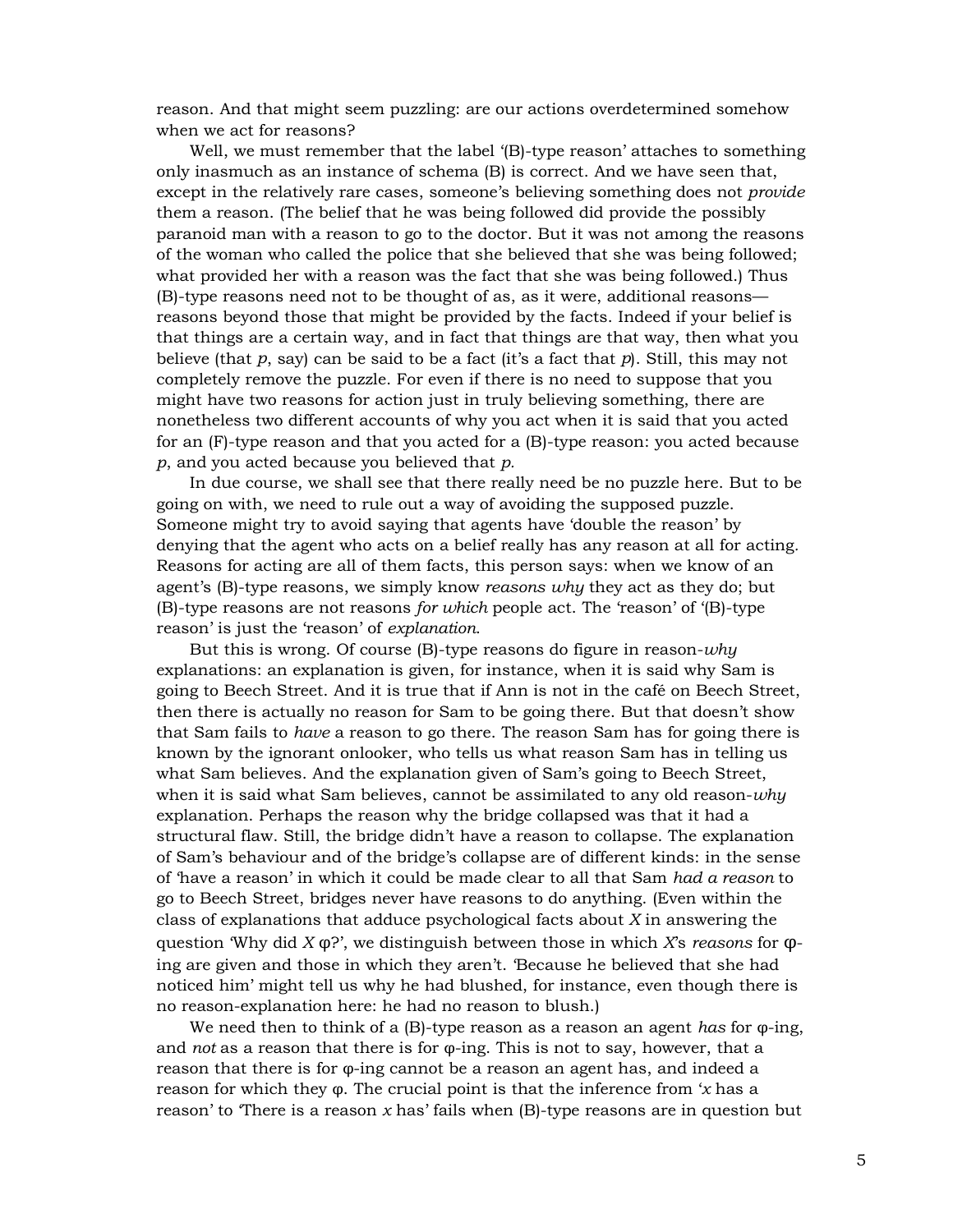not when (F)-type reasons are. (This can be the key to understanding why one can wind up with the prima facie paradoxical 'There was no reason to do what he did, even though he did it for a reason'. In my terms, this means that there was no (F) type reason to do what he did even though his having a (B)-type reason explains his doing it.<sup>7</sup>)

Sometimes philosophers talk about 'normative' reasons and contrast them with 'motivating' reasons in order to separate the (F)-type from the (B)-type. But the label 'normative' cannot be an apt one if it is supposed to put reasons of the two types into different categories. For normative questions, about the justification of action, don't lapse when one adverts to what the agent believes in saying what reason they had. When Ann saw Sam as having the reason which he had by dint of his having a false belief about her whereabouts, she treated him as someone who acts for reasons. Indeed the normativity which (B)-type reasons share with (F)-type ones shows why we do not think of the bridge as having had a reason to collapse: the bridges' behaviour is not subject to the sort of assessment to which people's conduct is.

When (B)-type reasons are seen to be normative in the manner of (F)-type reasons, it seems that they inherit the normativity of (F)-type reasons. We might say that if X has a reason to  $\varphi$  in believing that p, then—at least from X's perspective—there would be an (F)-type reason for X to  $\varphi$  if p were true.<sup>8</sup> So, for example, Sam believed that Ann was in a café on Beech Street, and he would have had an actual reason to go to Beech Street if that had been so. Here Sam's having a reason in believing what he does is explained by allusion to (F)-type reasons: Sam's having a reason is understood by reference to the idea that a fact can favour a way of acting.

1.3 Connecting  $(F)$ 's instances with  $(B)$ 's. In order to see how the two types of reasons for acting are related, we need to think about acting for reasons. We need to look into the two different accounts we saw of why someone acts—at two types of reason-explanations, that is. These can be represented with schemas.

(F.Exp) X φ-d because p (where 'because' can be glossed with 'for the reason that').

(B.Exp)  $X \varphi$ -d because they believed that p (where X had a reason to  $\varphi$ : they believed that p).

<sup>7</sup> Compare Dancy (2000): 3, whose own diagnosis is different. Dancy thinks that the key is to recognize that 'Some motivating reasons are not good reasons.' He says 'It is only when we have our eyes on the question .. whether there were any good reasons for so acting .. that we want to allow that a motivating reason can be no reason at all.' We can grant to Dancy that 'There was no reason for him to do it' can be correct when he lacked any remotely good reason to do it (cp. next note). But Dancy's diagnosis does not speak to the case in which (a) he did it because he believed that  $p_i$  (b) it was false that  $p$ , (c) it is not question that there would have been a perfectly good reason for him to do the thing if it had been that  $p$ .

<sup>8</sup> 'At least from X's perspective' has plenty of work to do here. An agent's having some belief may lead them to act in some way, which for all that the belief is true, is actually not a reason-i.e. now not a remotely *good* reason—for so acting. The agent then treats a consideration as favouring φ-ing, although it is not genuinely a reason, but can be seen as favouring φ-ing only by adopting their perspective on what favours what. A complete account of reasons for acting (which I don't attempt here) would evidently need to speak to these cases.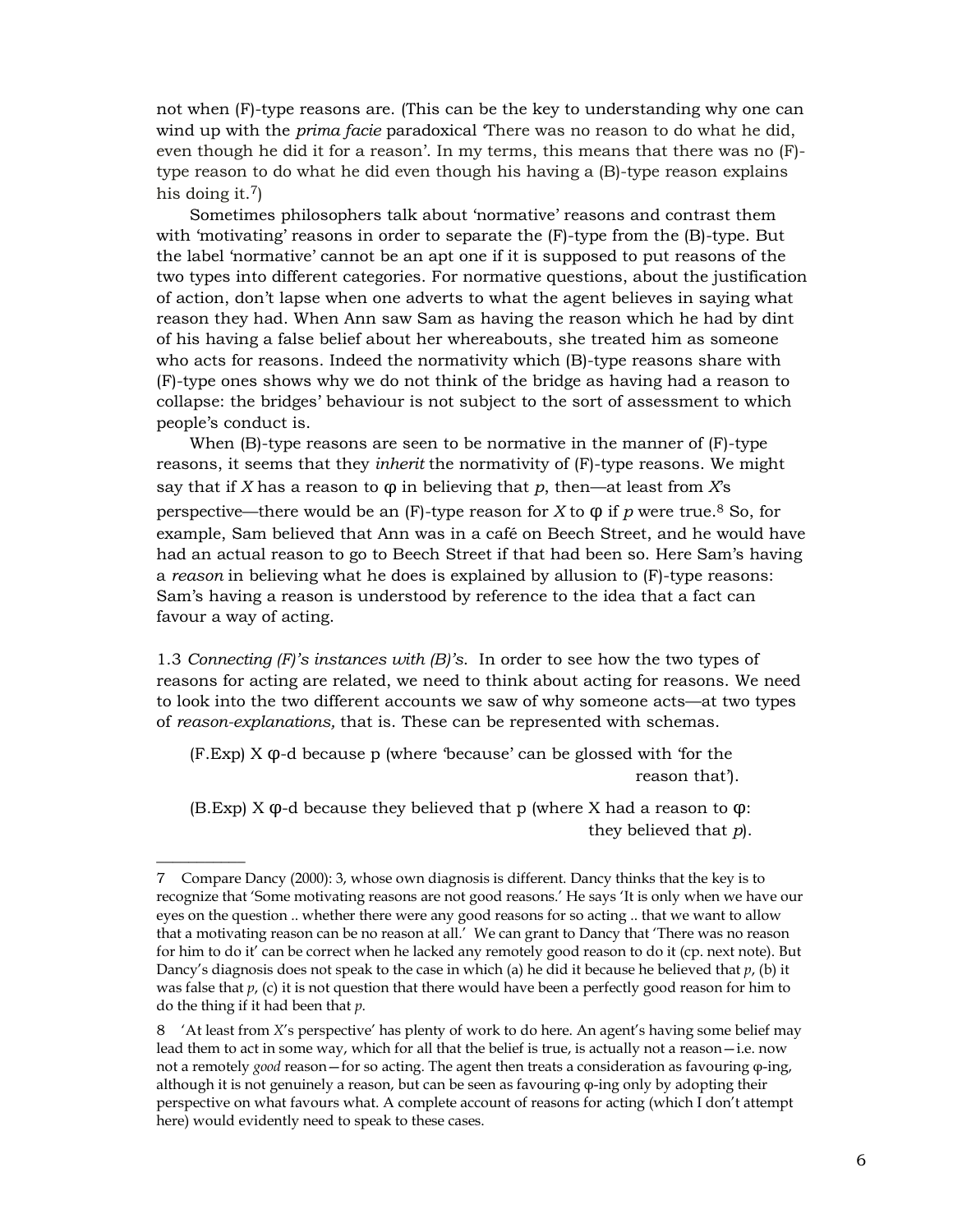The qualifications here ('where ..' ) rule out cases where the 'because', of 'because  $p'$  and 'because they believed that  $p'$ , is not the 'because' of a reason-explanation.<sup>9</sup>

The obvious way to make a connection between these two would be to say that someone does something because  $p$ , if both they do it because they believe that  $p$  and  $p$  is actually a reason for them to do it. Thus:

- (P)  $X \varphi$ -d because (for the reason that) p if
	- (i)  $X \varphi$ -d because they believed that p, and
	- (ii) A reason for X to  $\varphi$  was that p.

To see how (P) would work, think about the skater Edna who kept to the edge of the pond because the ice in the middle was thin. According to (P), Edna kept to the edge of the pond because she believed that the ice in the middle was thin, and the fact that the ice there was thin was a reason for her to keep to the edge.

But (P) cannot be right. What conjunct (i) tells us about the agent—that she believed that  $p$ —is independent of whether  $p$  is true. (Edna could have believed that the ice in the middle of the pond was thin, even if it wasn't.) Conjunct (ii) tells us something about a reason for the agent to  $\varphi$  which might obtain without registering with the agent. (There might be a reason for Edna to keep to the edge of the pond, even if Edna was not aware of it.) But if  $p$  was actually someone's reason for  $\varphi$ -ing, then the fact that p was something that registered with them. (The fact that the ice in the middle of the pond played a part in keeping Edna at the edge of the pond if she stayed at the edge because of the thin ice in the middle.) So we can agree that Edna's believing that the ice was thin ensured that she had a reason to keep to the edge (a (B)-type one). And we can agree that the thinness of the ice ensures that there was a reason for Edna to keep to the edge (an (F)-type one). Still, Edna's believing what she did cannot as such provide her with the actual reason that there was for her to keep to the edge.

Here now is a counterexample to (P), which will serve not only to bring out what is wrong with it, but also to suggest a remedy. The example concerns Edmund who believes that the ice in the middle of the pond is dangerously thin, having been told so by a normally reliable friend, and who accordingly keeps to the edge. But Edmund's friend didn't want Edmund to skate in the middle of the pond (never mind why), so that he had told Edmund that the ice there was thin despite having no view about whether or not it actually was thin. Edmund, then, did not keep to the edge because the ice in the middle was thin. Suppose now that, as it happened, the ice in the middle of the pond was thin. This makes no difference. Edmund still didn't keep to the edge because the ice was thin. The fact that the ice was thin does not explain Edmund's acting, even though Edmund did believe that it was thin, and even though the fact that it was thin actually was a reason for him to stay at the edge.

Edmund is a familiar sort of character in epistemology. Such characters are usually used to show that justified true belief is not sufficient for knowledge. Edmund here is used to show that someone's having a true belief (even a justified one) which explains their acting is not sufficient for them to have acted for an (F)-

 $\overline{\phantom{a}}$ 

<sup>9</sup> At this point I have to assume that we know what a reason-explanation is. Notice that even with the qualifications written in, cases in which a subject's believing something is itself a reason (see above, where n.6 was flagged) are not excluded: in those cases 'X believes that  $-$ ' substitutes for 'p' in  $(F)$  and in  $(B)$ .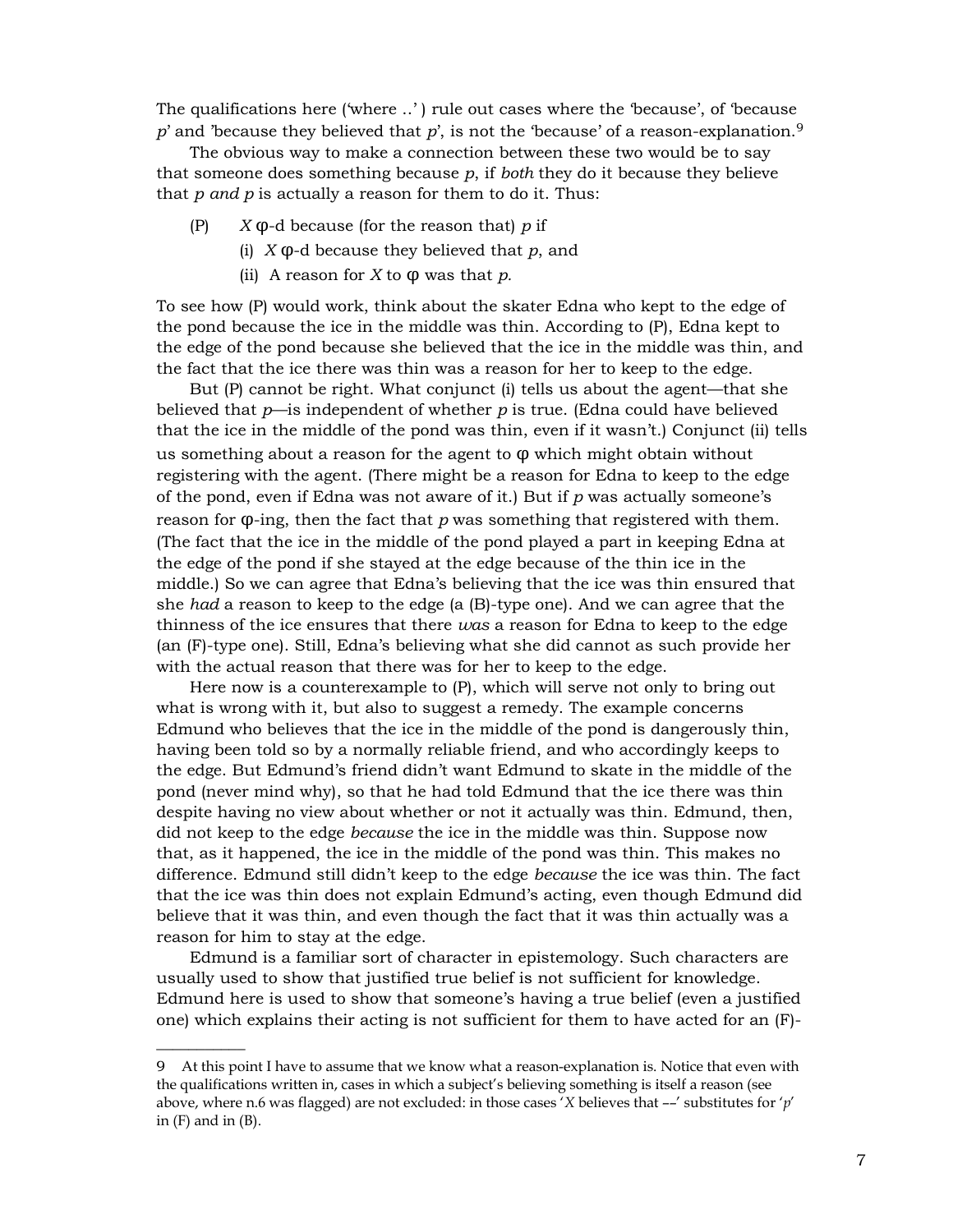type reason. We saw that an (F)-type reason has to have registered with an agent if they are to have acted on it. We see now what this amounts to. A condition of φing for the reason that  $p$ , when one believes that  $p$ , is that one knows that  $p$ . When people act for (F)-type reasons, they do so in virtue of knowing the relevant facts.<sup>10</sup>

1.4 A disjunctive conception of acting for reasons. We wanted to understand how the ethicists' ((F)-type) reasons and the philosophers of mind's ((B)-type) reasons are related. A connection between them is easy to make now that knowledge is on the scene. It can be recorded by giving an account of acting for reasons in which acting from knowledge belongs under the head of acting from belief—an account which might be formulated as follows:

(DisA) If  $X \varphi$ -d because  $X$  believed that  $p$ , then EITHER  $X \varphi$ -d because X knew that p, so that  $X \varphi$ -d because p. OR  $X$   $\varphi$ -d because  $X$  merely believed that  $p$ .

Note that all the 'because's in (DisA) are to be so understood that (DisA) is concerned exclusively with reason-explanations. (Compare the qualifications in (F.Exp) and (B.Exp) above. For the sake of simplicity, I don't write the qualifications in explicitly here.)

'Merely believed that  $p'$  here has to mean 'believed that  $p$  without knowing that  $p'$ . And this could make it seem that (DisA) relies on little more than that one either knows or doesn't know the things that one believes. Certainly (DisA), which has 'if' and not 'iff', is no sort of analysis.<sup>11</sup> What makes (DisA) less than trivial, despite an evident circularity, is the conjunct that belongs in the first disjunct that  $X \varphi$ -d because p. Of course it's a fact that p if X knows that p; but this conjunct assures us of more than this: it puts it on record that where there is a reason-explanation from X's knowledge, the fact that  $p$  was a reason X had for  $\varphi$ ing.

Thus (DisA) connects reasons of the two types. And it can serve to remind us that belief-desire theories lack the resources needed to say what it is to act for an (F)-type reason. If we are to say what it is to act for an (F)-type reason, we need the idea that knowledge is a spring of action.

## 2

I want to encourage an understanding of (DisA) on which it can complement John McDowell's disjunctive conception of appearances. I am going to assume that a disjunctivism of McDowell's sort is correct and can play the part McDowell gives it. My idea is to build upon it, and perhaps, indirectly, to lend it support. If (DisA)

<sup>10</sup> For plenty of examples showing that one needs to know (relevant) things to do (related) things intentionally, see Gibbons (2001).

<sup>11</sup> To justify replacing the 'if' with 'iff' I should need at least to justify an assumption (which I take it most belief-desire theorists work with) that propositional knowledge requires belief. There are reasons to be doubtful about this. And it suits me that there is no need to settle whether the assumption is correct: one effect of my not going for 'iff' is that it can be very clear that there is no pretence at analysis. Something that I hope will emerge from part 2 is that a disjunctivist claim can play a dialectical rôle without having analytic pretensions.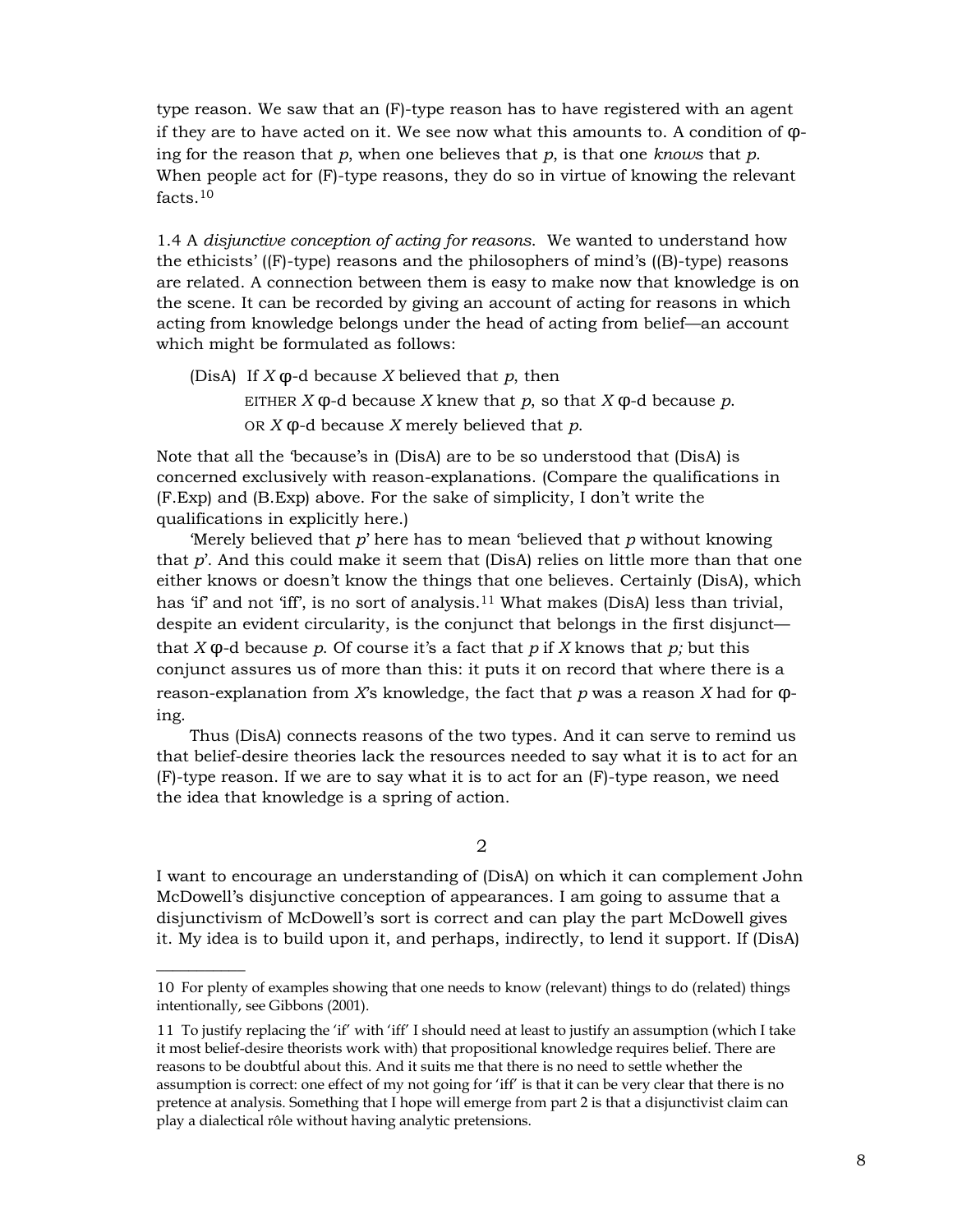does good clarificatory work when understood in parallel with McDowell's disjunctive conception, and if an attractive picture results when both disjunctive conceptions are in play, then a case of sorts may be made for accepting both.

I shall present McDowell's disjunctive conception as a counterpart to (DisA), so that we shall have (DisP), with 'P' for perception, where 'A' was for action. That puts me in a position to show that (DisA) can make a point analogous to McDowell's (§2.2). It can then be seen that the two disjunctive conceptions have work to do together (§2.3), and an underlying structure can be uncovered (§2.4).

2.1 The disjunctive conception of appearances as an analogue of (DisA). McDowell wants us to appreciate that someone to whom it appears that things are thus and so may actually be someone who perceives how things are. We appreciate this when we say that cases in which it appears to a subject that things are thus and so come in two kinds—cases of genuine perceptual experience, and cases of mere appearance. Cases of the two kinds might be indistinguishable from the point of view of the experiencing subject; but this should not interfere with recognizing their difference—a difference which becomes evident when it is allowed that it may be manifest to a subject in experience that things are thus and so.

Thus McDowell's disjunctive conception simultaneously brings together and distinguishes the experience of a perceiver and the experience of someone who has a mere experience. What the disjunctive conception of acting for reasons does is simultaneously to bring together and to distinguish acting from an actual reason and acting from mere belief. Cases in which an agent acts because they believe that p come in two kinds. Cases of the two kinds might be indistinguishable from the point of view of the agent or of an onlooker who is ignorant of the relevant facts; but this should not interfere with recognizing their difference—a difference which becomes evident when it is allowed that an agent may act from knowledge.

If McDowell's idea is formulated in parallel with (DisA), then the notion of knowledge will enter explicitly into its statement. So we have:<sup>12</sup>

(DisP) It appears to X as if things are thus and so if EITHER it is manifest to  $X$  that things are thus and so, so that  $X$  is well placed to know how things objectively are.<sup>13</sup> OR it merely appears to X as if things are thus and so, so that X is not in such a position.

This formulation highlights the fact that experiences in which things seem a certain way to a subject are not all on a par epistemologically speaking. Explicitness about this helps to make it clear that a subject's inability to distinguish between experiences of two sorts cannot be adduced in an argument purporting to show that their epistemic situation is the same whichever sort their experience is of. When an experience is recorded by saying that things are

<sup>12</sup> As with (DisA), we have 'if' and not 'iff'. Some might say that this means that Disjunctivism proper is then not really at issue. But (DisP) may be worth considering if it can assist in conveying the point of adopting a disjunctive conception of appearances.

<sup>13</sup> The qualified 'well placed to know' allows for cases in which a subject (perhaps because they wrongly suppose that they are under some illusion) fails to take appearances at face value—a subject who, arguably, then fails to perceive how things are.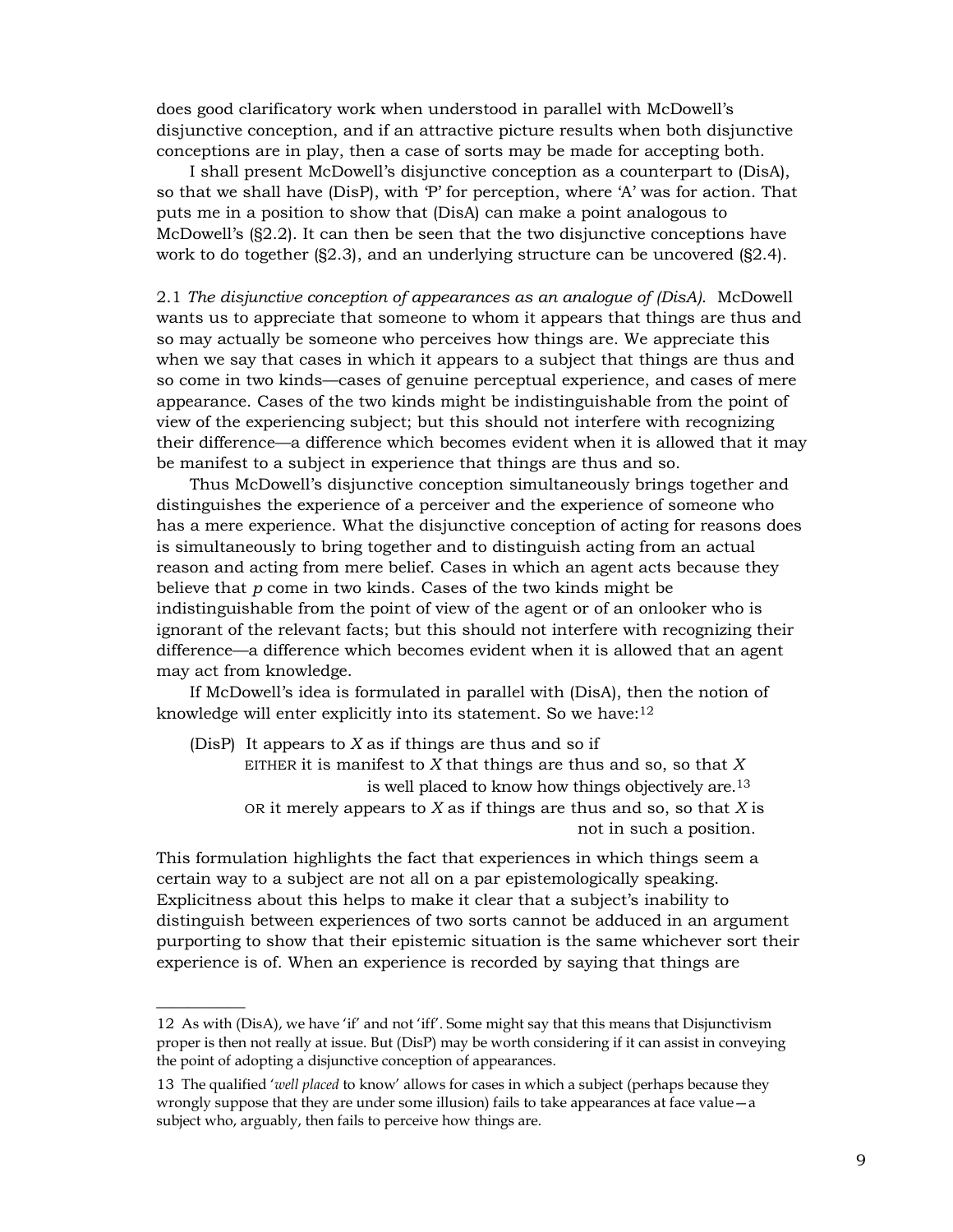manifestly so to its subject, it can be clear that, whatever doubts a sceptic might induce in them, the subject, if they judge that things are actually some way, does not take a step beyond what their experience entitles them to judge. This at least can be clear if X's being well placed to know how things objectively are is constituted by X's having an experience of the sort they do in satisfying the first disjunct.

2.2 (DisA) as parallel to the disjunctive conception of appearances. The point so far, of (DisA), has been to show that, unless it is to be ruled out that people act for (F)-type reasons, it has to be allowed that knowledge sometimes explains people's acting. Some belief-desire theorists may think this of little moment. 'It can be allowed that a person's knowing something might come into an explanation of their doing what they did', these theorists may say. 'And when questions about an agent's (F)-type reasons are introduced, we need to ask whether the agent knows the things they believe. But this a separate matter—separate from the phenomenon which interests us belief-desire theorists.'

Knowledge cannot be so easily sidelined, however. Suppose that actually the reason for which a person  $\varphi$ -s is that p. (Suppose, for instance, that in fact Sam is headed for Beech Street because [for the reason that] Ann is there.) The beliefdesire theorists say that the person  $\varphi$ -s because they believe that p; and their explanation can be well and good. (Indeed Sam is headed for Beech Street because he believes that Ann is there.) But the person's acting as they do now depends upon their knowledge. (Something that Sam is doing is heading for Beech Street because *for the reason that] Ann is there*, and unless he knew that she was there, he would not be doing this.) The person's knowing that  $p$  is hardly a separate matter, then.

It need not be at all puzzling now that (F)-type and (B)-type reasons should play their rôles in concert. I suggested that there could seem to be a puzzle posed by asking: 'Are our actions somehow overdetermined when we act for an (F)-type reason and a (B)-type reason?'. Well, the person who acts for a (B)-type reason is moved by believing things to be a certain way. If they act also for an (F)-type reason, then they are satisfactorily related to how things actually are, and the fact that things actually are the way they believe them to be weighs with them. Someone who  $\Phi$ -s because they believe that p may actually be someone who  $\Phi$ -s because  $p$ . Compare the claim which I used to introduce (DisP): someone to whom it appears that  $p$  may actually be someone who perceives that  $p$ .

2.3 The two disjunctive conceptions brought together. I turn now to an example in which perceptual experience leads to action. This is with a view to showing how the two disjunctive conceptions—of experience, and of acting for reasons—work together. The example consists of a pair of cases.<sup>14</sup>

Maja has seen a notice about a child who has lost his pet rabbit in the vicinity and wants it returned. She sees a rabbit and acquires the belief that there is a rabbit at a certain place, so that she has a reason to run in a certain direction. In the other case, Maja again is motivated to catch a rabbit if she sees one, and again she arrives at the belief that there is a rabbit at a certain place. But in this

<sup>14</sup> The cases illustrate what Scott Sturgeon calls 'delusive Rational efficacy' (2000) Ch.1. I treat this phenomenon differently from Sturgeon, and speak to our disagreement in n.20 below.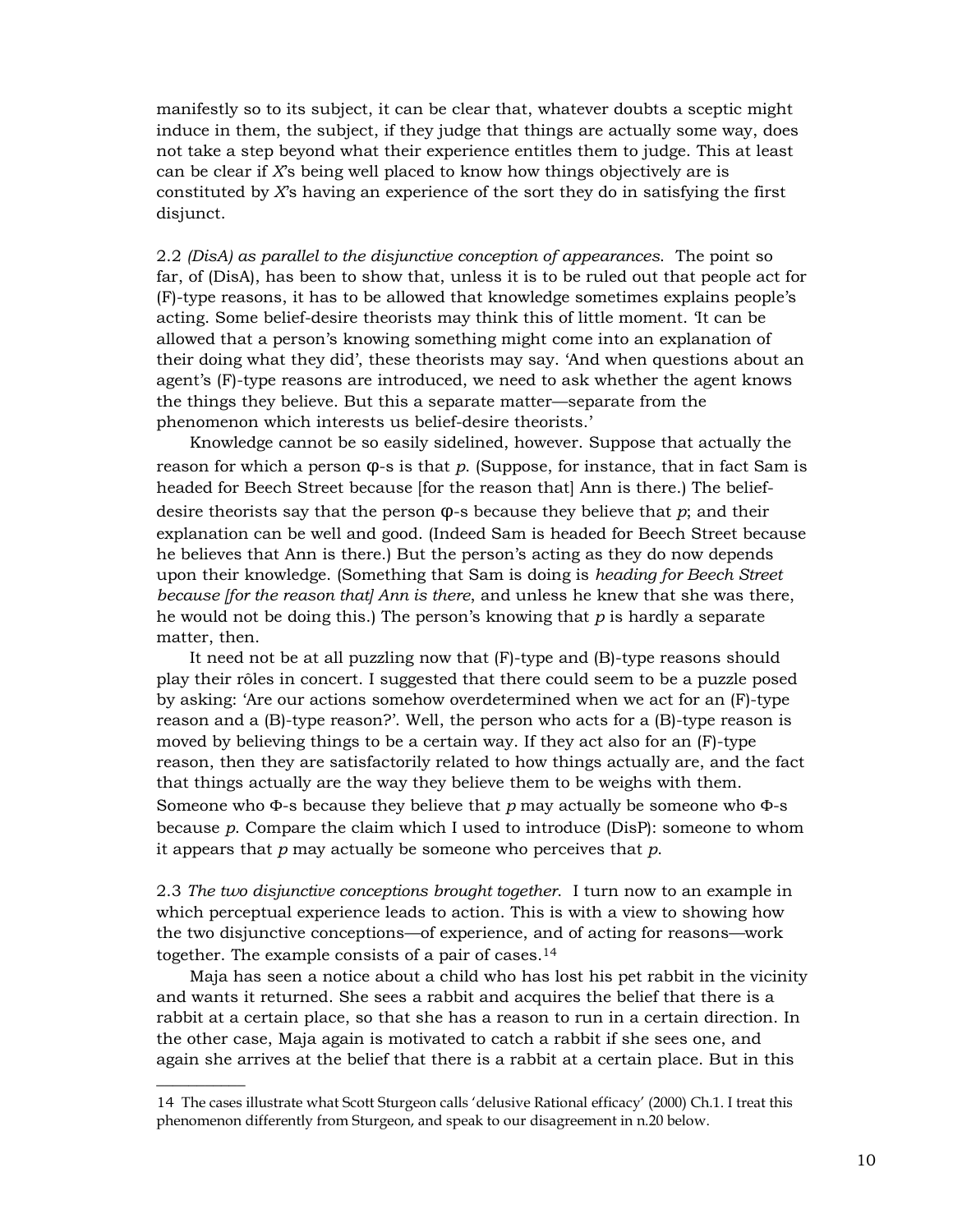case, Maja is hallucinating. Again she runs towards the place, but now it merely appears to Maja as if there were a rabbit there. There is an explanation of Maja's running as she does which is common to the two cases. Thus, in both cases: Maja comes to believe that there is a rabbit at a certain placed because it appears to her as if there were a rabbit there; and she runs in the direction she does because she believes that there is a rabbit there.

No-one need quarrel with this common explanation, which makes use, as explanantia, of instances of what occurs on the left-hand-sides of (DisP) and of (DisA). But the disjunctive conception of acting for reasons directs us towards explanations which introduce an agent's (F)-type reasons. In the case in which Maja sees a rabbit, there is another explanation of her running in the direction she does: she runs because *a rabbit* is *present*. And when we take perceiving-Maja to be acting for this reason, we recognize that there is also another explanation of her acquiring her belief. This now is an explanation towards which a disjunctive conception of appearances might direct us: Maja believes that a rabbit is present because she sees the rabbit there.

(DisP) and (DisA) do work in tandem here. Given (DisP), beliefs which are got through experience are sometimes shaped by the facts. Given (DisA), actions which spring from beliefs are sometimes shaped by the facts. When Maja sees a rabbit and chases it, the fact that the rabbit is present plays a rôle throughout the process: Maja runs because there is a rabbit in her sights.

2.4 The common structure. Let me introduce some terminology, in order to set out the parallels. Say that a case shows up as 'good' when (an instance of) the first disjunct of (DisA) or (DisP) is used in its description.<sup>15</sup> And say that a case is described 'neutrally' when (an instance of) the left hand side of (DisA) or (DisP) is used. So 'X  $\varphi$ -d because X believed that p' and 'It appears to X as if things are thus and so' give neutral descriptions of cases.<sup>16</sup>

We have just seen it to be characteristic of good cases that a distinctive sort of reason-explanation is available, one which shows the subject's or agent's connection with the facts. In the good case, Maja was aware of the fact that a rabbit was present, and her acting was then a matter of her responding to this fact. When a case is described neutrally, its goodness, supposing it actually to be a good one, is not apparent. Perceiving-Maja was suitably related to the facts, but is not seen to have been so related when her case is described neutrally. One might say that neutral descriptions of good cases suppress some of the truth.

We saw the limitations of explanations of action which are cast in neutral terms. I said that Edna's believing what she did could not as such provide her with the reason that there actually was for her to keep to the edge of the pond.

<sup>15</sup> Just as the goodness of a case of X's φ-ing-because-X-believes-that-p does not consist merely in its being true that  $p$ , so the goodness of a case of experience does not consist simply in its veridicality. One could introduce some tricks, and construct an example in which Maja has a veridical hallucination as of a rabbit. Evidently the mere presence of a rabbit does not make for a good case.

<sup>16</sup> (DisP) is formulated so as to allow for hallucination. To treat illusions, we should need to introduce different sorts and grades of neutrality, as it were. For instance: someone who says 'The book appeared to X to be green' gives a neutral description in one respect, even while showing X's case to be good so far as his perceiving the book is concerned. Obviously a great deal more would need to be said in a worked-out account.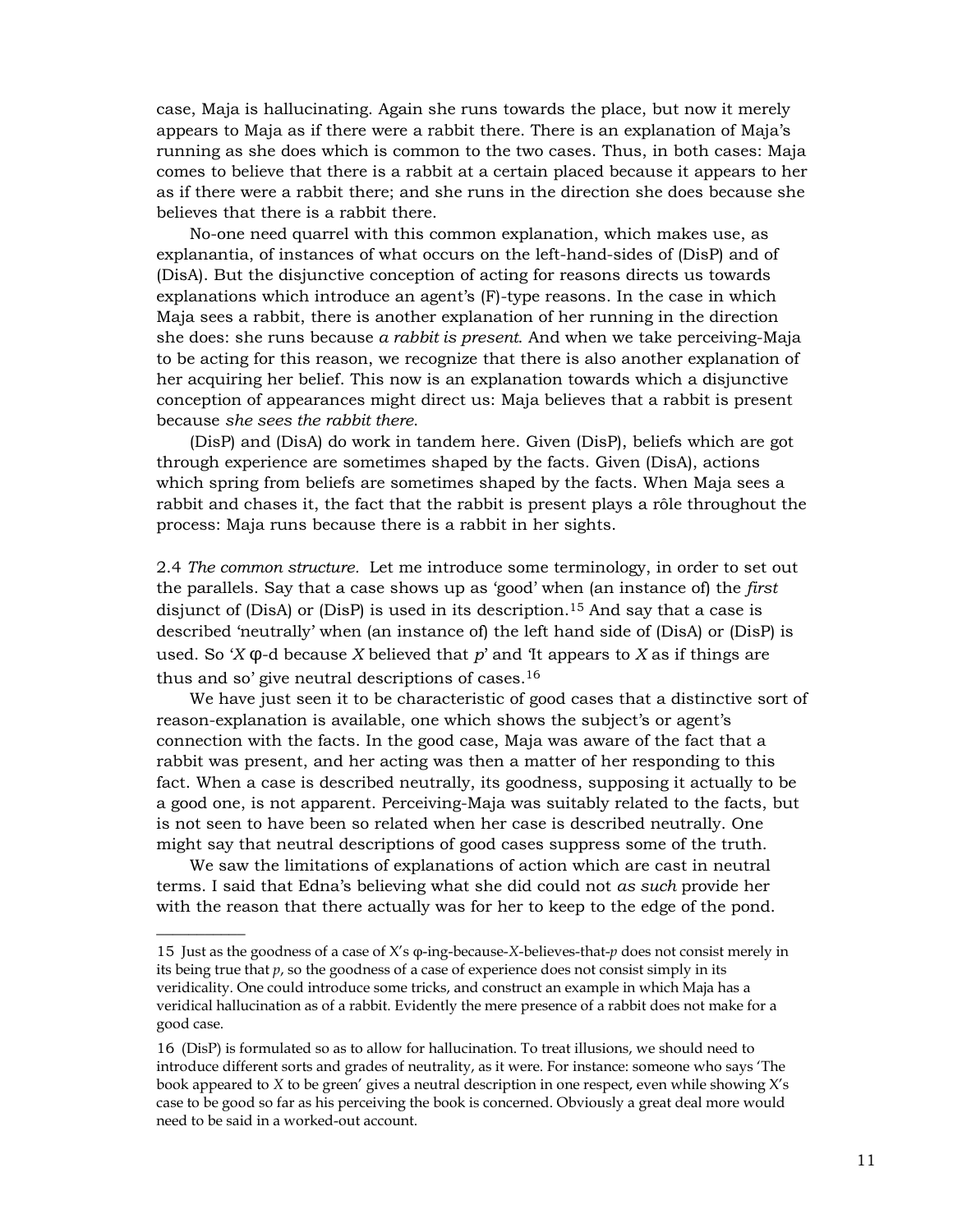The point is that when Edna is said to have acted because she believed something, it is left open whether she knew it: there is something else one has to know about her in order to know whether she acted for an (F)-type reason. Still, it may be true that Edna has acted for an (F)-type reason, even when this is left unsaid. If an agent has  $p$  as a reason for acting, then (in such circumstances, and whatever is said) nothing more than what de facto suffices for their believing that  $p$  may be needed for them to act for the reason that  $p$ . The parallel holds for the case of experience. When it is said only that things appeared some way to Maja, it is left open whether she perceived things to be that way: there is something else one needs to know about her in order to know whether her experience is such as to provide her with a reason for acting. Still, it may be true that Maja has seen a rabbit, even when this is left unsaid. If it appears to a subject that things are a certain way and they perceive them to be that way, then (in such circumstances, and whatever is said) nothing more than what de facto suffices for their having the experience they do may be needed for them to perceive things to be that way.<sup>17</sup>

In philosophy of perception, experience is sometimes thought about in its rôle of accounting for beliefs. When it comes to philosophy of action, experience must be allowed a rôle in providing reasons for acting. The factivity of experiences can then come into view, and there is a new point to conceiving of the good cases as a disjunctivist does. From the perspective of an account of agency, veridical perceptions are seen as fitted to explanations which have no use for neutral terms—to explanations of people's acting for reasons that there actually are for them to act. Meanwhile neutral descriptions of experience are seen as relatively lacking in explanatory potential. (The fact that one is prevented from explaining very much when only neutral descriptions are available showed up in our needing to confine ourselves, when we stuck to the neutral, to descriptions of perceiving-Maja's action that can strike us as artificial. For example, we had Maja running 'in a certain direction', where it would be natural to say that she ran towards the rabbit. And of course in a good case, someone in a position to demonstrate the rabbit can give an explanation of why she ran towards that rabbit [a demonstrated one]. $)$ <sup>18</sup>

Someone might wonder how explanations in which experiences are neutrally described can be supposed to work. The explanation of hallucinating-Maja's

 $\overline{\phantom{a}}$ 

<sup>17</sup> I say 'may be needed' because it is arguable that someone doesn't perceive that  $p$  unless she takes it at face value that it appears as if  $p$ : cp. n.13 above.

<sup>18</sup> Martin points out that, by making appeal to (to put the matter in my terms) features proper to good cases which perceptions alone can explain, 'one can … rebut the challenge that the disjunctivist's conception of sensory experience is guaranteed to be explanatorily redundant'. (2004: 63–4). The features by reference to which Martin makes the point are the particulars in the subject's environment and their properties. I take the point to have added force when the features in question are the facts. My hope then is that (DisA) and (DisP) combine to ensure that the ineluctably relational character of perceptual experience is writ large: a person's involvement with the facts about how things outside them are may no longer seem to be a matter simply of how the person might be described.

There is much more that can be said about explanation in this area, as Martin (2004) and subsequent literature show. Relevant are examples, which Williamson has given, which show that an agent's knowing something may belong in an account of their acting which is in one good sense the most explanatory powerful account (2000: 62). (I say ' in one good sense' because I think that we can have different purposes in explaining someone's acting, so that explanatoriness might not be measured on a single dimension.)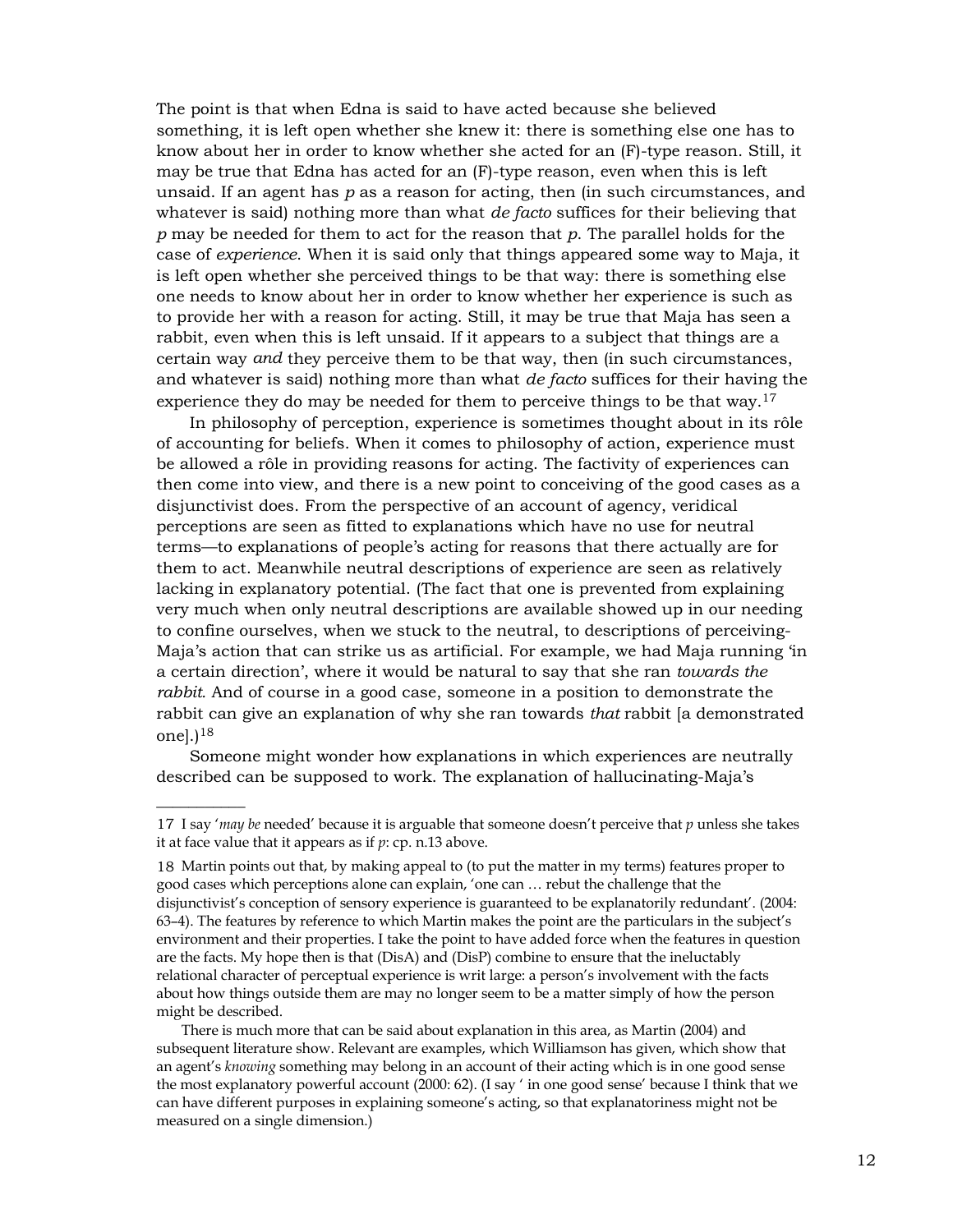running as she does can also be given in the case of perceiving-Maja, in whose case there are other, more illuminating, explanations. But if the explanations that are proprietary to good cases tell us more than explanations cast in neutral terms, then how can statements cast in neutral terms play the explanatory role that they do across the board?

Well, if we think that it is manifest to perceiving-Maja that a rabbit is present, then we may think of hallucinating-Maja as under the illusion that it is manifest that a rabbit is present. (Not that a mere appearance always puts someone under an illusion. 'I'm under no illusions' might be the words of someone who takes herself to be hallucinating, and who wants it to be known that she discounts her experience. But the hallucinating-Maja of our example, who comes to have a reason for acting, does not take herself to be hallucinating.) Now, to someone who is under an illusion of its being manifest that  $p$ , there seems to be a reason for believing that  $p^{19}$  So hallucinating-Maja is understood when it is known both that it seems to her that there is a reason for believing a rabbit to be present, and that in acquiring the belief she gains a (B)-type reason upon which she acts. Perceiving-Maja, insofar as she is described in neutral terms, can then be exactly like hallucinating-Maja and understood in the same way. By virtue of her experience, there seems to her too to be a reason for a belief which she acquires and acts upon. There is no problem, then, about allowing that the explanatory work done when neutral descriptions of experience are given can be done both in cases which are not good ones and in cases which are.20 This now is comparable to allowing that 'X  $\varphi$ -d because X believed that p' can be true both when 'X  $\varphi$ -d because p' isn't true and when it is.

3

I want it to be clear that there is no fault to be found with either of the two conceptions of reasons for acting from which we began. So I return here to the agenda of part 1. I said there that a story about acting for reasons ought to have room for reasons both of the (F)-type and of the (B)-type. I think that we are now in a position to see that such a story really must accommodate them both. It is not merely that reasons for acting could not all be of the (B)-type (cp. §1.1), but also that our idea of acting for reasons could not be got simply from instances of (B.Exp). I suggested that the normativity of (B)-type reasons is inherited from the

<sup>19</sup> The 'seem' here is not the 'appear' I have used in descriptions of sensory states. Its appearing to someone that  $p$  might not result in their seeming to have a reason to believe that  $p$ ; whether or not it does so result depends (very roughly) upon their mindset—upon whether, for instance, they take themself to be under an illusion.

<sup>20</sup> Compare Martin on inherited, or dependent, explanatory potential (2004: 70), and his use of this idea in answering the question why properties which make for goodness aren't screened off.

In Sturgeon's book (2000), Disjunctivism fails as a theory of perception because it fails to provide an explanation of what he calls Scene immediacy. Sturgeon, then, will have an objection at this point. For here the Scene immediacy of hallucinations is adduced in accounting for their impact on belief; the delusive Rational efficacy of hallucinations (to continue with Sturgeon's terms) is explained only indirectly; and there is no account of Scene immediacy itself. Well, I suggest that a disjunctive conception of experience can do without the explanatory ambitions of the theory Sturgeon seeks. (Perhaps we understand Scene immediacy well enough as soon as we know what (DisP) is meant to tell us.) But of course there is more to be said, some of which is said in Sturgeon's contribution to the present volume.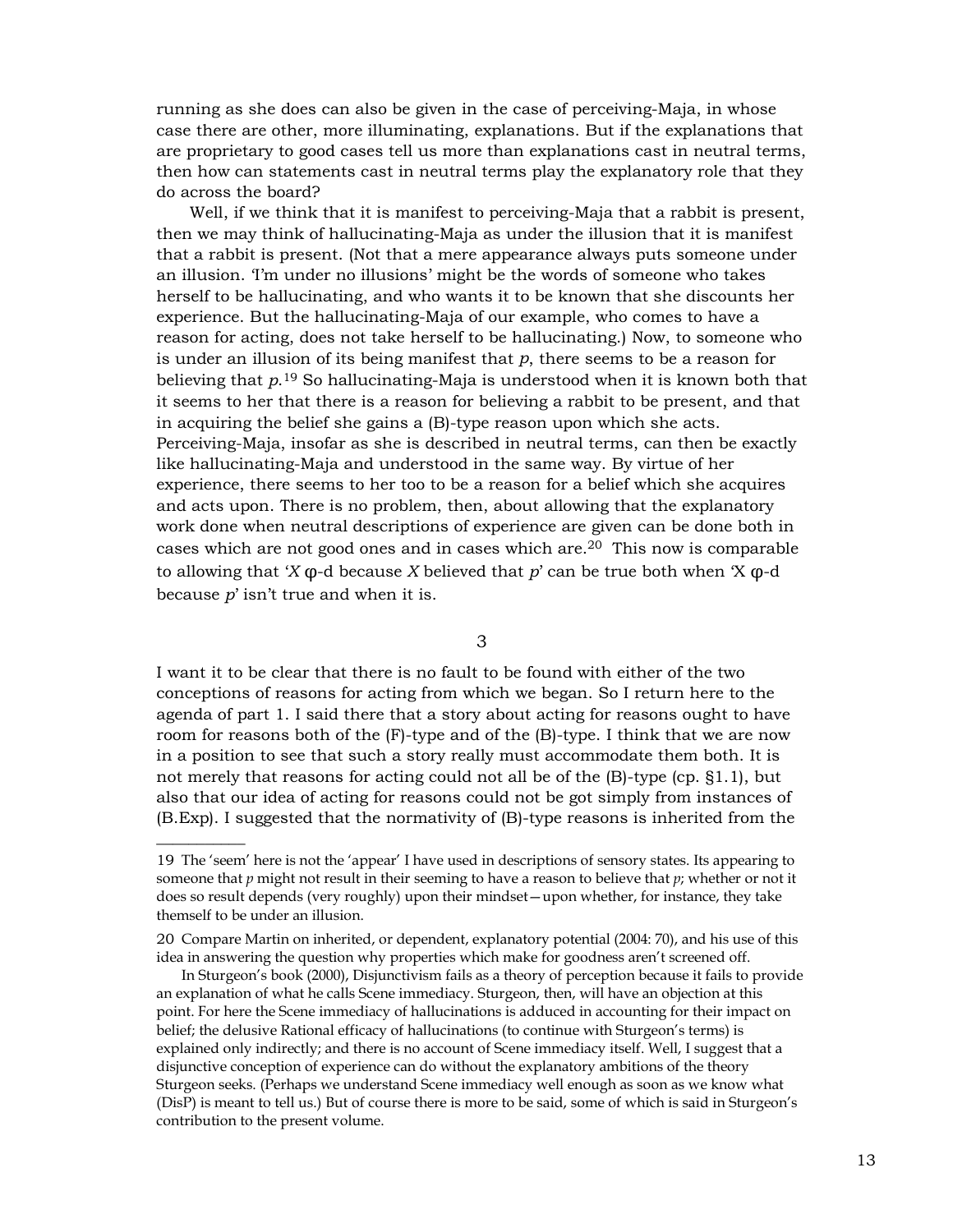normativity of  $(F)$ -type reasons  $(S1.2)$ . And so too, I think, is the *cogency* of  $(B)$ type reasons.

3.1 Explanations from Belief. I just gave an account of why there should be an explanation common to the cases of hallucinating- and perceiving-Maja. The key was to find a way to understand Maja's acquiring a belief which is indifferent to the question of whether things are indeed as they appear to her to be. We thought of Maja as seeming to have a reason for the relevant belief. In thinking of her thus in both cases, we rely upon our grasp of how things appear to be when they appear to someone to be the way they are. So the understanding we have of a hallucinating subject is rested in our understanding of a perceiving subject. Now when it comes to acting for reasons, we start out equipped with a way of understanding an agent which is indifferent to questions about how things actually are. In finding out what someone believes, we already have a way of rendering their acting explicable which is indifferent to such questions. (Ignorant onlookers, such as the one we encountered in §1.2, make this clear.) But here again we should allow a sort of derivativeness of understanding.

Often our aim in discovering why a person acted as they did is to reveal the favourable light in which they saw what they did. By adopting the perspective of the agent, so as to come to know what they treated as a reason, we can answer questions about their motivation. We may then arrive at an explanation of their acting which says what (B)-type reason they had. And then the question what (F) type reasons were in play can lapse. (Compare: if we want only to know how it appeared to a subject as if things were, we have no need to be troubled with how things actually are in their environment.) Still, when one explains a person's acting by saying what they believe, one relies upon a grasp of what is actually a reason for acting, or of what might be treated as such.21 (Compare: when one is informed of how it appears to a subject as if things are, one relies upon a grasp of how things appear when they appear the way they are.) Thus a distinctive sort of explanatory interest is in play when (B)-type reasons are seen to be at work; but the understanding achieved by knowing someone's (B)-type reasons is rested in an understanding of the operation of (F)-type reasons.

The point here might be put by saying that (B)-type reasons inherit the explanatory character of (F)-type reasons. The point of the disjunctive conception of acting for reasons, meanwhile, is that acting for (F)-type reasons can be brought under the head of acting for (B)-type reasons. It then seems that reasonexplanations on the patterns of  $(F.Exp)$  ['because p'] and of  $(B.Exp)$ ['because x believed that  $p$ '] must stand or fall together.

Let me finish by addressing in turn those who are dismissive of (F)-type reasons, and those who are dismissive of (B)-type reasons.

3.2 Acting for reasons. Belief-desire theorists who take belief to exhaust the cognitive states of mind needed in an account of acting for reasons have no place for instances of (F.Exp) in their account. (They may say that they are concerned with 'motivating' reasons, not with 'normative' ones (see §1.2). And they may think that knowledge can be sidelined (see §2.2).) Well, (F)-type reasons are given a place in an account when acting for reasons is conceived disjunctively. And the

<sup>21</sup> N.8 above touches on the idea of 'treating' something as a reason.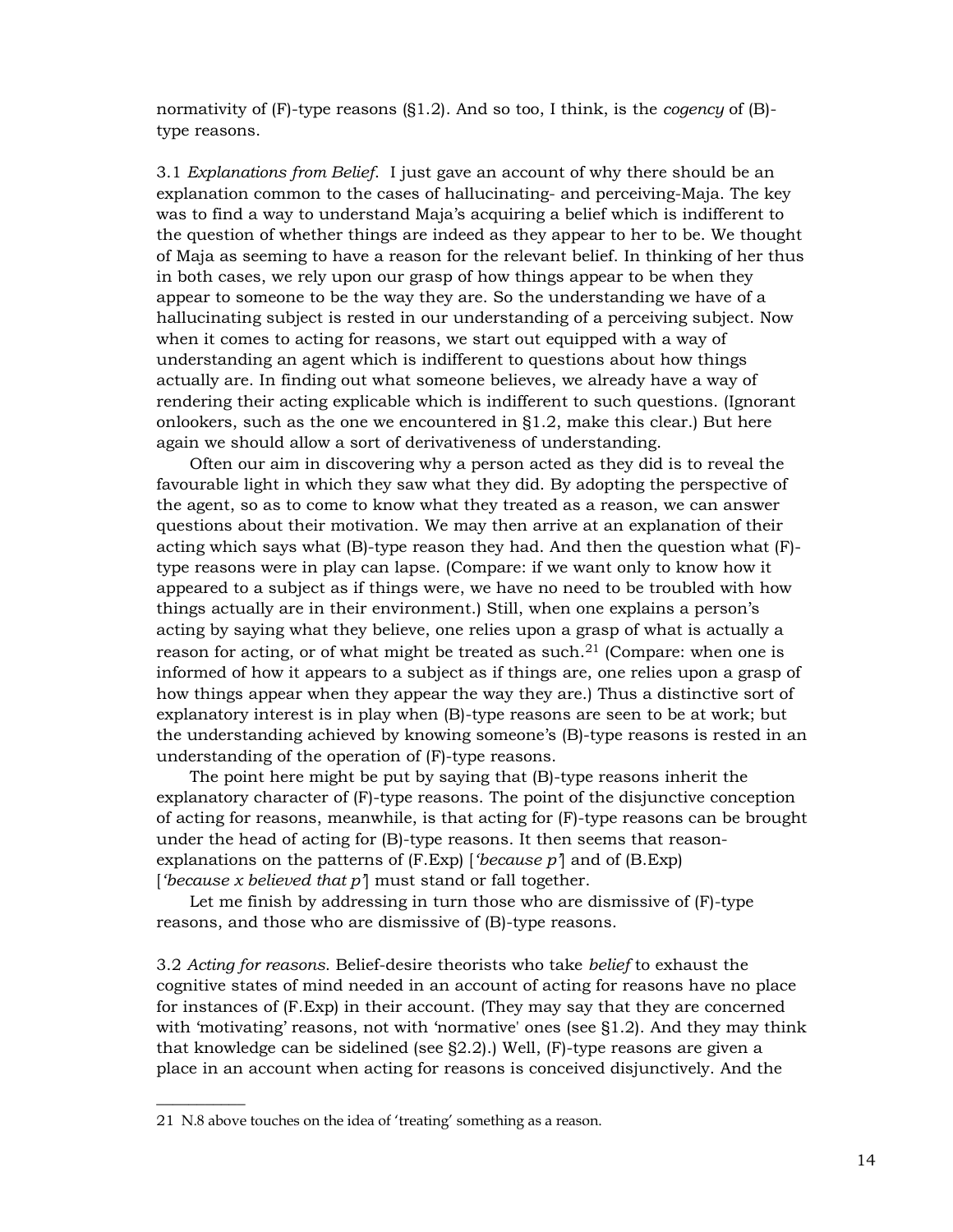fact that (B)-type reasons inherit their cogency from (F)-type reasons shows that (F)-type reasons can hardly be left out of account. To leave them out would be to forget that the understanding achieved by knowing someone's (B)-type reasons is rested in an understanding of the operation of (F)-type reasons.

Most of these belief-desire theorists, who think that an account of acting for reasons can make do with belief alone on the cognitive side, treat instances of (B.Exp) as belonging in a naturalistic account of the world's causal workings. But if instances of (B.Exp) are found illuminating only insofar as instances of (F.Exp) can be appreciated, then it is very far from obvious that instances of (B.Exp) are so much as concerned with the causal workings of the world at large.<sup>22</sup> It may be then that the dismissal of (F.Exp) on the part of these theorists leads them to an erroneously naturalistic view of human agency. Or again, if these theorists adopt a naturalistic outlook from the outset, then they are predisposed to keep out of sight the idea which (DisA) brings into view—the idea of reasons' being at work. Their adherence to a kind of naturalism encumbers them with a conception of people's reasons for acting which loses any connection with the normative contexts in which the concept of reason belongs.

So much for those who would hope to make do without (F)-type reasons in an account of human agency. Recently there has been much suspicion of (B)-type reasons. Some say that the whole idea of a (B)-type reason is misguided.23 Some say that a proper account of agency should make no appeal to the causal rôle of psychological states.24 And some say that although it might appear that we explain people's acting when we say what they believed, if we then give reasonexplanations, these cannot be genuine explanations of such a sort as causal explanations are.25 All of these philosophers are hostile to the conception of reasons for acting that holds sway in philosophy of mind. It could be that some of their hostility is misplaced hostility to the naturalistic view of human agency I have just mentioned. But whatever the source of their wishing to make do with a conception of acting for reasons which leaves out instances of  $(B. Exp)$ , <sup>26</sup> these philosophers face a problem. They fully appreciate the need to accommodate (F) type reasons in an account of agency. And they think that in the face of (F)-type reasons, (B)-type reasons lose out. But given a conception of acting for reasons in which an understanding of (B.Exp) is rested in an understanding of (F.Exp), and in which (B.Exp) subsumes (F.Exp), (B)-type reasons could hardly lose out to (F) type ones.

<sup>22</sup> 'Very far from obvious' puts it very mildly in my own view. For arguments against thinking that reason-explanations draw on naturalistic causal truths, see Hornsby 1993.

<sup>23</sup> E.g. Stoutland (forthcoming).

<sup>24</sup> E.g. Stout (2004).

<sup>25</sup> E.g. Dancy (2000).

<sup>26</sup> Some of the argument of §1.1 above was aimed against denying, what Stoutland and Stout deny, that one can say what reason someone had in saying what they believe.

I surmise that Dancy thinks that anyone who claims that reason-explanation is causal means to make appeal to a feature of reasons' cogency that is not already in evidence when it is known that someone's having a reason to do something has led them to do it. Thus Dancy seems to me to buy into an assumption of (though not the view of) those belief-desire theorists who take the idea that reason-explanation is causal to be part and parcel of treating instances of (B.Exp) as belonging within a naturalistic account of the world's causal workings.